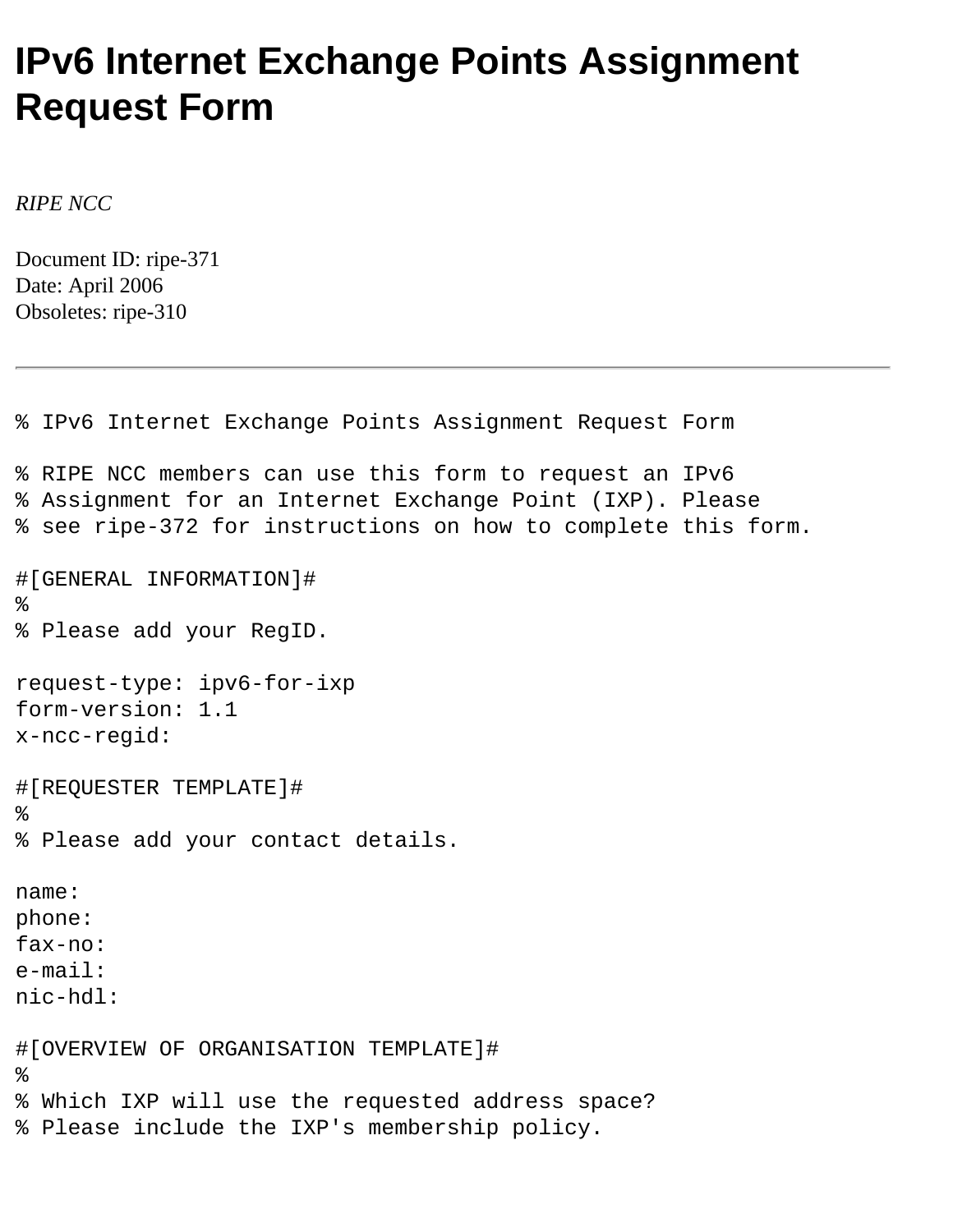```
org-description:
#[USER TEMPLATE]#
%
% Who is the contact person for this IXP?
name:
organisation:
country:
phone:
fax-no:
e-mail:
#[MEMBER PEERING INFORMATION TEMPLATE]#
\epsilon% If the IXP has an online list of members, please add the 
% URL below.
member-peering-list:
% If you will include this list as an attachment, please
% enter "Yes" below.
member-peering-attached:
% Please add the contact details for three of these members.
organisation-1:
as-number-1:
e-mail-1:
organisation-2:
as-number-2:
e-mail-2:
organisation-3:
as-number-3:
e-mail-3:
% If possible, please add the URL of a looking glass where 
% we can verify this information:
looking-glass:
```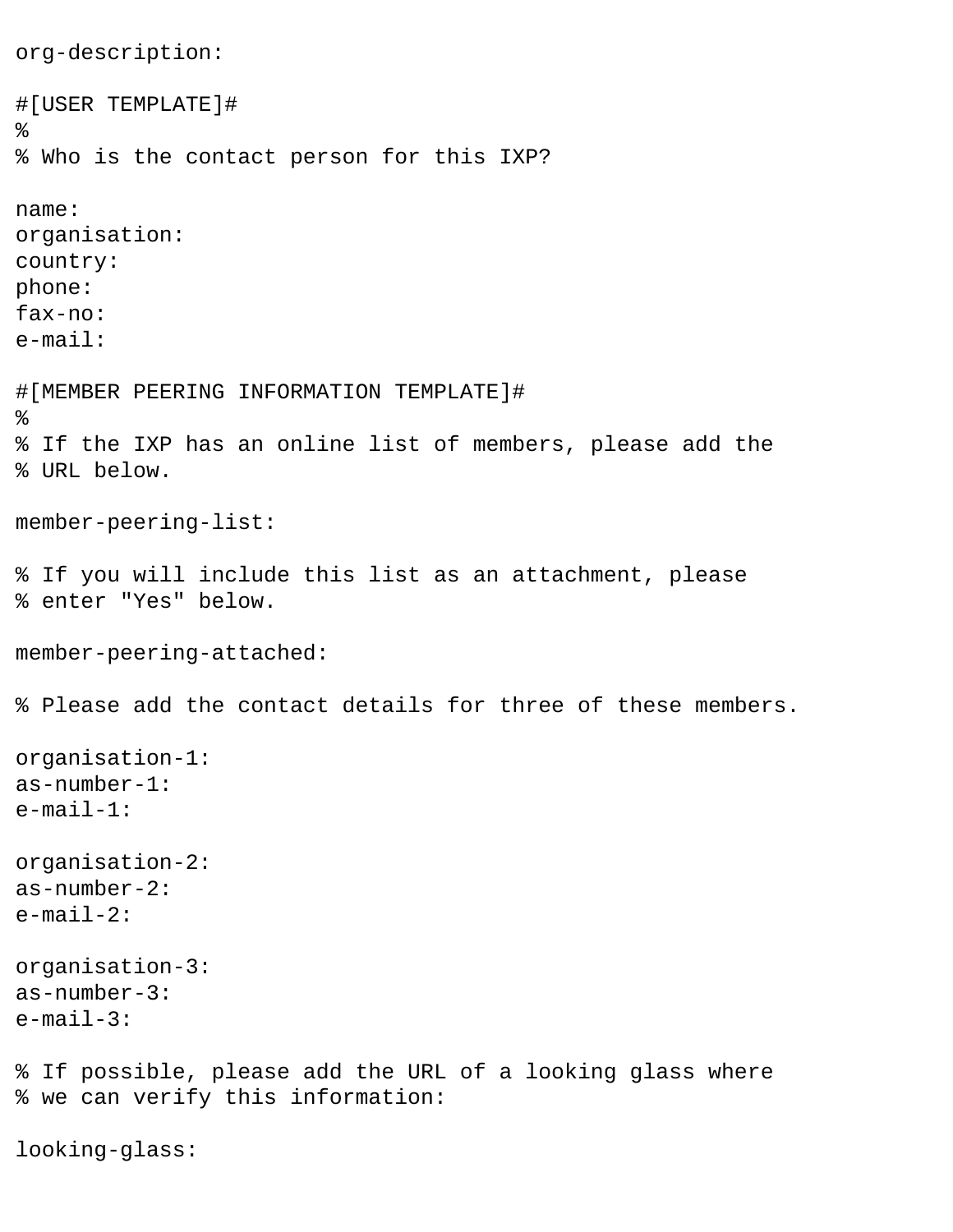```
#[CURRENT ADDRESS SPACE USAGE TEMPLATE]#
\epsilon% If the IXP has any IPv6 assignments, please list them below.
subnet:
subnet:
#[ADDRESSING PLAN]#
%
% When will the IXP use the requested address space?
\epsilon% Subnet Within Within Within
% size (/nn) 3 months 1 year 2 years Purpose
subnet:
subnet:
#[DATABASE TEMPLATE(S)]#
\epsilon% Please complete all of the fields below.
inet6num: <leave empty>
netname: <add netname>
descr: <add IXP organisation name>
country: <add country code>
org: <add org-ID>
admin-c: <add nic-hdl of administrative contact>
tech-c: <add nic-hdl of technical contact>
status: ASSIGNED
mnt-by: RIPE-NCC-HM-MNT 
mnt-lower: RIPE-NCC-HM-MNT
mnt-by: <add mntner name>
mnt-routes: <add mntner name>
mnt-domains: <add mntner name>
notify: <add email address>
changed: hostmaster@ripe.net
source: RIPE 
#[INSERT SUPPLEMENTAL COMMENTS]#
%
% Please add more information if you think it will help us
% understand this request.
```